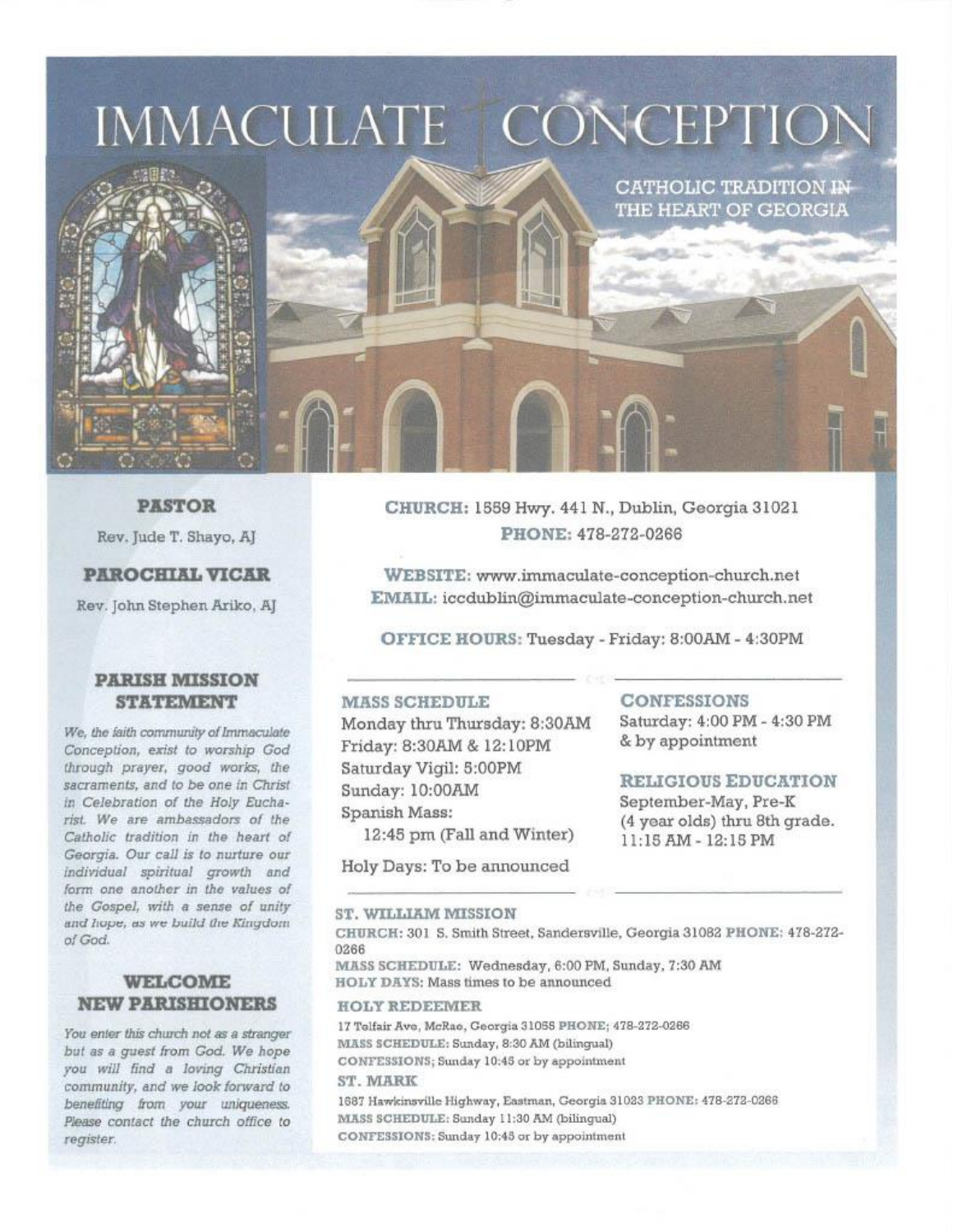## **The Most Hoy Body and Blood of Christ June 19, 2022**

#### **Mass Intentions**

**Saturday, June 18 8:30 a.m. ICC** Maria Bernardita Torres (healing) (Ruella Ricaza) **5:00 p.m. ICC** Holy Souls in Purgatory (Dr. & Mrs. Mathai)

**Sunday, June 19**

**7:30 a.m. @ SWC**

|  |  | 9:00 a.m. @ Holy Redeemer |
|--|--|---------------------------|
|--|--|---------------------------|

Pro Populo

| 10:00 a.m. @ ICC |
|------------------|
| (Margaret Boyle) |
| (Adele Mitsin)   |
|                  |

**11:30 a.m. @ St Mark**

**1:00 p.m. @ ICC**

- **Monday, June 20 8:30** a**.m. @ ICC**
- **Tuesday, June 121 8:30 a.m. @ICC**
- **Wednesday, June 22 8:30 a.m. @ ICC** Mark and David Peak (Priscilla Peak)

**6:00 p.m. @ SWC**

**Thursday, June 23 8:00 p.m. @ ICC** Kelly Mullis (birthday) (Patrick Mimbs)

**Friday, June 24 8:30 a.m. @ ICC** In Thanksgiving for all God has done (Clara Nguyen)

**12:10 p.m. @ ICC** +Nirma Banayo (1st Anniversary of her death) (Dianalyn Manolo)

**Do you have mass intentions? We have many mass times available for your intentions. Please, contact the church office to schedule them.**

**Office Hours: Tuesday – Friday 8:00 AM – 4:30 PM Lunch 12:00PM – 1:00 PM** **Saturday, June 18, 2022**

**Come & pray the Rosary 30 minutes before Mass 5:00 p.m. Vigil @ ICC**

Ushers**:** Josh Halcombe, Richard Paulino Lector**:** Noah Brack EM of Communion: Cathy Ziemba

## **Sunday, June 19, 2022 Come and pray the Rosary 30 minutes before**

**Mass @ 10:00 a.m. @ ICC** Ushers:Jim Caldwell, Jay Martin Lector: Ed Fitzgerald EM of Communion: Margee Edge

## **Saturday, June 25, 2022 Come & pray the Rosary 30 minutes before**

**Mass 5:00 p.m. Vigil @ ICC** Ushers**:** Josh Halcombe, Jim Herron Lector**:** Bill Hoyt EM of Communion: Lorraine Ackerson

## **Sunday, June 26, 2022**

#### **Come and pray the Rosary 30 minutes before Mass @ 10:00 a.m. @ ICC**

Ushers:Harold McLendon, Glenn Johnson Lector: Alice McLendon EM of Communion: Cheryl Mottern

# **June 2022**

18 – Melissa Bondoc

19 – Julian Medina, Bailey Versprille, Eduardo Tavera

- 23 Joel Cardenas, Kelly Mullis
- 24 Olindo Iommazzo, Juan Neria
- 26 Tom Mickler, Hudson Roussel, Elaine Goolsby
- 27 Julian Medina Jr.



- 18 Elias & Benita Cuevas
- 21 Jimmy & Marie Townsend
- 22 Ed & Ellen Barr
- 23 Carol & Joseph Svestka

## **BULLETIN INFORMATION:**

Items for the bulletin are **due on Wednesday afternoon 4:30 pm** the week of publication. Email information to: [iccdublin@immaculate](mailto:iccdublin@immaculate-conception-church.net)[conception-church.net](mailto:iccdublin@immaculate-conception-church.net)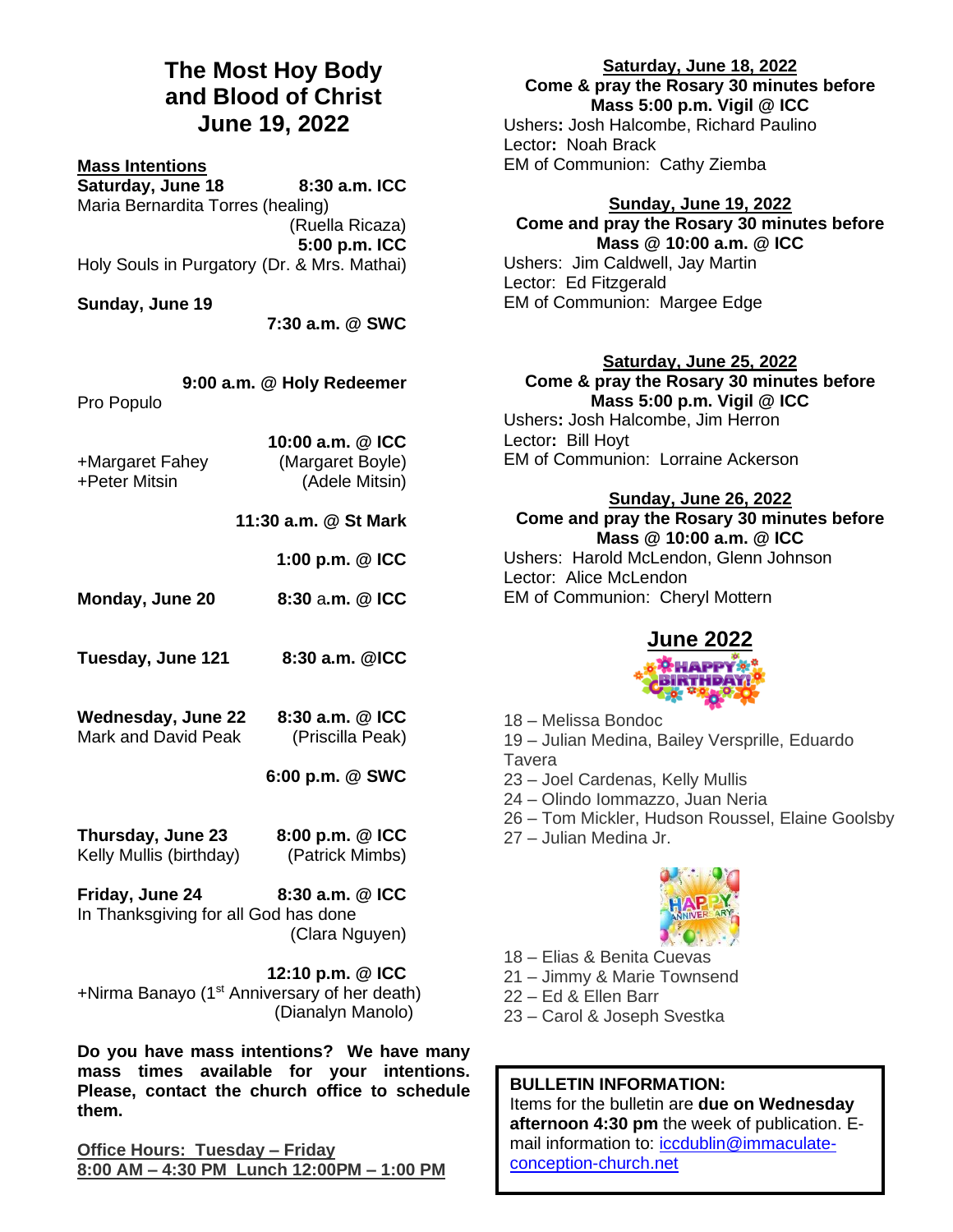#### .**Weekly Contributions and Expenses (Expenses for 07/2021 thru 07/2022)**

## **Immaculate Conception** (296 Registered Families) Weekly Expense \$5,953.69

| Offertory              | \$5,079.00 |
|------------------------|------------|
| Parish Center Campaign | \$1,417.00 |
|                        |            |

## **St. William Mission**

| (39 Registered Families)         |            |
|----------------------------------|------------|
| <b>Weekly Expense</b>            | \$2,093.12 |
| Offertory                        | \$1,005.00 |
| Maintenance                      | \$20.00    |
| <b>Father's Mass Remembrance</b> | \$100.00   |

## **Holy Redeemer**

| (45 Registered Families) |             |
|--------------------------|-------------|
| <b>Weekly Expense</b>    | \$436.87    |
| Offertory                | \$661.00    |
| Year to Date             | \$29,458.04 |
| A/C - Heating (Rectory)  | \$0.00      |
| A/C total to date        | \$4,317.00  |

## **St Mark**

| (93 Registered Families) |            |
|--------------------------|------------|
| <b>Weekly Expense</b>    | \$965.10   |
| Offertory                | \$1,394.00 |

## **ACA Goal Statistics by church for 2022**

| <b>Immaculate Conception</b> |             |
|------------------------------|-------------|
| Goal for 2022                | \$24,653.00 |
| <b>Total Given</b>           | \$11,891.50 |
| % of Target                  | 48.24%      |
| % of Participation           | 20.30%      |
|                              |             |

## **St. William Mission**

| Goal for 2022      | \$4,158.00 |
|--------------------|------------|
| <b>Total Given</b> | \$5,237.00 |
| % of Target        | 125.95%    |
| % of Participation | 29.17%     |
|                    |            |

## **Holy Redeemer**

| Goal for 2022      | \$1,200.00 |
|--------------------|------------|
| <b>Total Given</b> | \$670.00   |
| % of Target        | 55.83%     |
| % of Participation | 11.11%     |
|                    |            |

## **St. Mark**

| Goal for 2022      | \$3,412.00 |
|--------------------|------------|
| <b>Total Given</b> | \$1,300.00 |
| % of Target        | 38.10%     |
| % of Participation | 23.53%     |

## **Upcoming Special Collections**

June 26 – Peter's Pence July 17 – Church in Africa

## **We have CCD every Sunday after 10:00 a.m. Mass during the school year.**

Parents whose children are enrolled in the 1<sup>st</sup> Communion and Confirmation preparation programs for this Religious Education school year are required to present a copy of their Baptismal Certificate. Contact the baptizing church now to get your copy if you don't already have one.

Please check with the Church Office to make sure that you are registered with ICC or one of the Mission Parishes. This is a requirement before you receive any Sacraments.

## **Additional classes:**

Confirmation: Thursdays @ 4:30-5:30 p.m. First Communion: Wednesdays @ 4:30-5:30 p.m.

**Baptismal Classes are scheduled for the 4th**

**Tuesday of each month** in the Narthex at ICC. You must contact the Church Secretary to begin the registration process for Baptism. **Next class will meet on June 28, 2022.**

## **RCIA (Rite of Christian Initiation for Adults)** will

meet every Sunday @ 2:30 p.m. in the Narthex. We invite anyone interested in learning more about their faith, and sharing their faith with others. This program will help families understand and build the "Domestic Church". Please let Leanna know if you wish to attend.

## **Finance Council Members**

| Jo Cammack    | George Roussel |
|---------------|----------------|
| Tim Edge      | Sara Routh     |
| Tony Ingrando |                |

## **Parish Council Members**

| Stephen Connor     | <b>Helen Martin</b> |
|--------------------|---------------------|
| <b>Tommy Davis</b> | <b>Jay Martin</b>   |
| Julia Hardy        | Ruella Ricaza       |
| Dr. Peggy Hobby    | Dr. Kevin Taylor    |
|                    | Harry Vazquez       |

## **ICC Parish Ministries**

Parish Council Pres. – Tommy Davis Finance Council – Tony Ingrando Bereavement Committee – Tiffany Taylor Fellowship/Receptions – Ruella Ricaza Knights of Columbus – Patrick Mimbs, GK Dir. of Religious Education – Fritzie Sumalo Altar Guild Coordinator-Lectors – Mary Louise McRae Usher/EM of Communion – Lorraine Ackerson Youth Ministry Chairperson – Helen Martin Hispanic Ministry Coordinator – Alice McLendon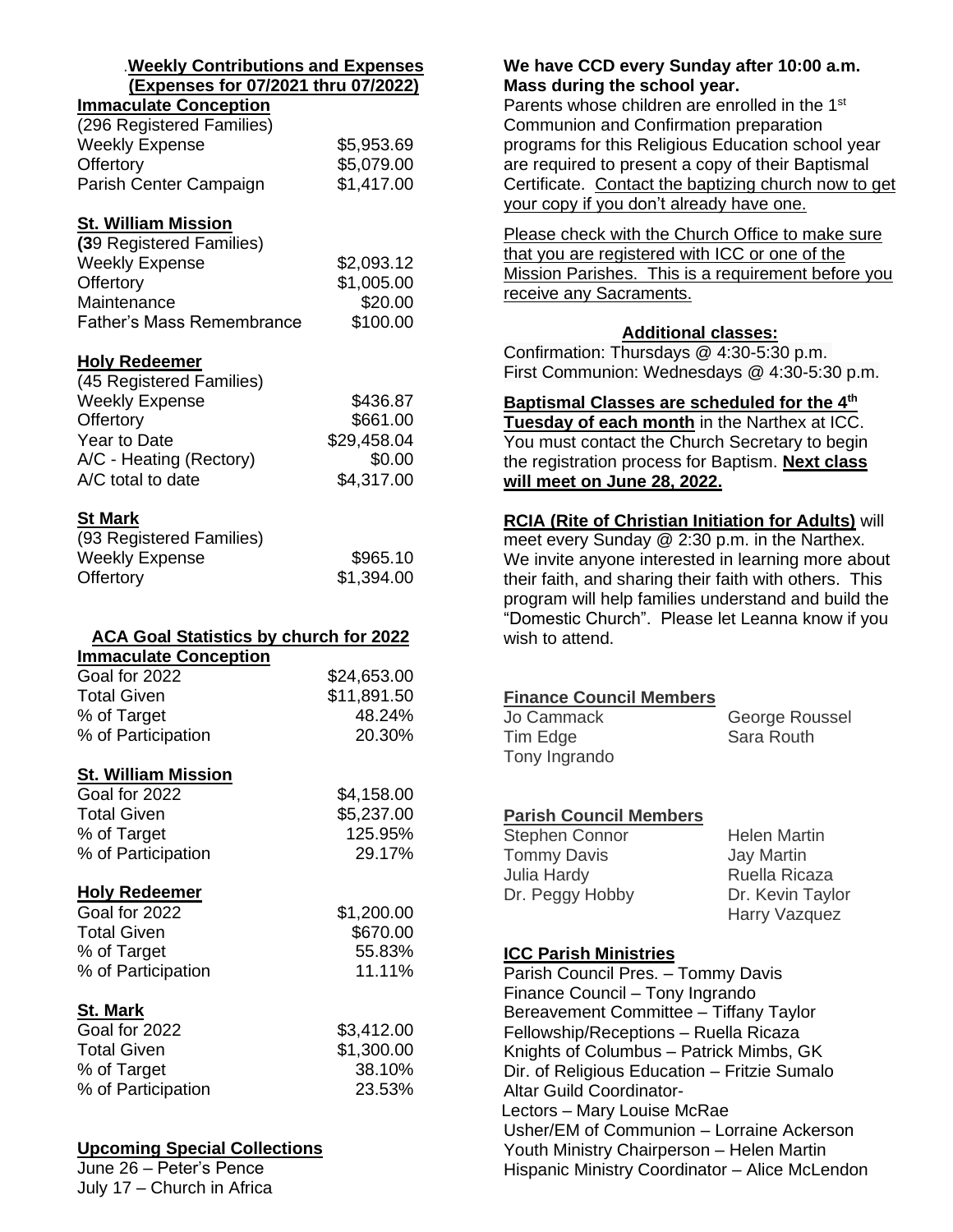## **Upcoming Events**

#### **"Jesus Says Come to Me" CONFESSIONS @ ICC**

Thursday evenings  $@6:00 p.m. - 6:30 p.m.$ Saturday afternoon @ 4:00 p.m. - 4:30 p.m. MISSION CHURCHES BY APPOINTMENT

#### **ADORATION - ICC**

Thursday Evening @ 6:30 p.m. Friday Morning @ 10:30 a.m. Friday Evening @ 7:00 p.m.

## **ROSARY IN SPANISH – ICC**

Wednesday evenings @ 7:00 p.m.

#### **VESPERS**

ICC - Every Saturday after the 5:00 p.m. Mass

**HOLY FATHER'S INTENTION for May:** We pray for all young people, called to live life to the fullest; may they see in Mary's life the way to listen, the depth of discernment, the courage that faith generates.

#### **MONTHLY DEVOTION CORNER AT ICC**

Please visit our monthly devotion corner. If you have something that you would like to include, please see Ruella Ricaza

#### \*\*\*\*\*\*\*\*\*\*\*\*\*\*\*\*\*\*\*\*\*\*\*\*\*\*\*\*\*\*\*\*\*\*\*\*\*\*\*\*\*\*\*\*\*\*\*\*\*\*\*\*\*\*\*\*\*\*

#### **SAINT WILLIAM**

Every 1<sup>st</sup> Friday Eucharistic Adoration 1:00 p.m. until 9:00 p.m.

RCIA is in the Parish Center on Monday evenings.

\*\*\*\*\*\*\*\*\*\*\*\*\*\*\*\*\*\*\*\*\*\*\*\*\*\*\*\*\*\*\*\*\*\*\*\*\*\*\*\*\*\*\*\*\*\*\*\*\*\*\*\*\*\*\*\*\*\*

## **SAINT MARK – Weekend Mass Language**

**Schedule** June 19 – Bilingual June 26 – English July 3 – Bilingual July 10 – English July 17 - Bilingual

**Anyone who works or volunteers at Immaculate Conception, St. William, St. Mark or Holy Redeemer — in any capacity — and comes in contact with our children MUST BE VIRTUS trained**! Questions? Go to: VIRTUSonline.org Or, call Leanna in the church office at 478-272-0266

## DIOCESE OF SAVANNAH **WORLD YOUTH DAY 2023!**





#### **LATE JULY + EARLY AUGUST 2023**

**Please let Leanna know if anyone needs to be added or removed from the prayer lists.**

#### **A Time for Healing**

Pat & Carol Thigpen, Daniel Myler, Roy Kirkland, Rusty Whitehead, June Filion , Janet O'Brien, Pam & Gerald Beard, Mary McEnrue, Jean Graham, Ron Story, John Sweat, Willis Harris, Luz Natal, Michael Jones, Adam Tews, Mark Taylor, Glenna Kipp, Louise Eichner, Anne George, Carole Edenfield, Dr. Roger Smith, Lila Siracusa, Bob Wallace, Tim Edge, Rhonda Sweat, Bob Lee

#### **For Those Who Are Serving Our Country**

Lance Cpl. Luis Guerrero, Salvarado & Alice Upshaw, Johnny & Anna Sweat, Lloyd Bane, Brian & Poua Sweat, Matthew Ueltzen, John Scott Adams, Zane Brown, Michael & Jose Reyes Palaypaylon, Jennifer Brooks Caputo, Patrick & Rebecca Lyons, Oren Ackerson, Martin Wilkins, John Lynn, Alex Brooks, 2<sup>nd</sup> class airman Taylor Thigpen

#### **For Those Who Have Died**

Lia Oglesby, Ralph Hughes, Oscar Prada, Ruth Ann Brost, Larry Schenck, Maria Eugenia Sapp, Barbara Kennedy

## **Catechists Needed for** the 22-23 School Year

Please consider sharing your faith by teaching one of the classes. Catechists are needed for the PreK-Kindergarten class and for the 3rd-**4th Grade class. Contact Fritzie** Sumalo (DRE), Fr. Jude, or Leanna Magluilo (secretary). Thank you